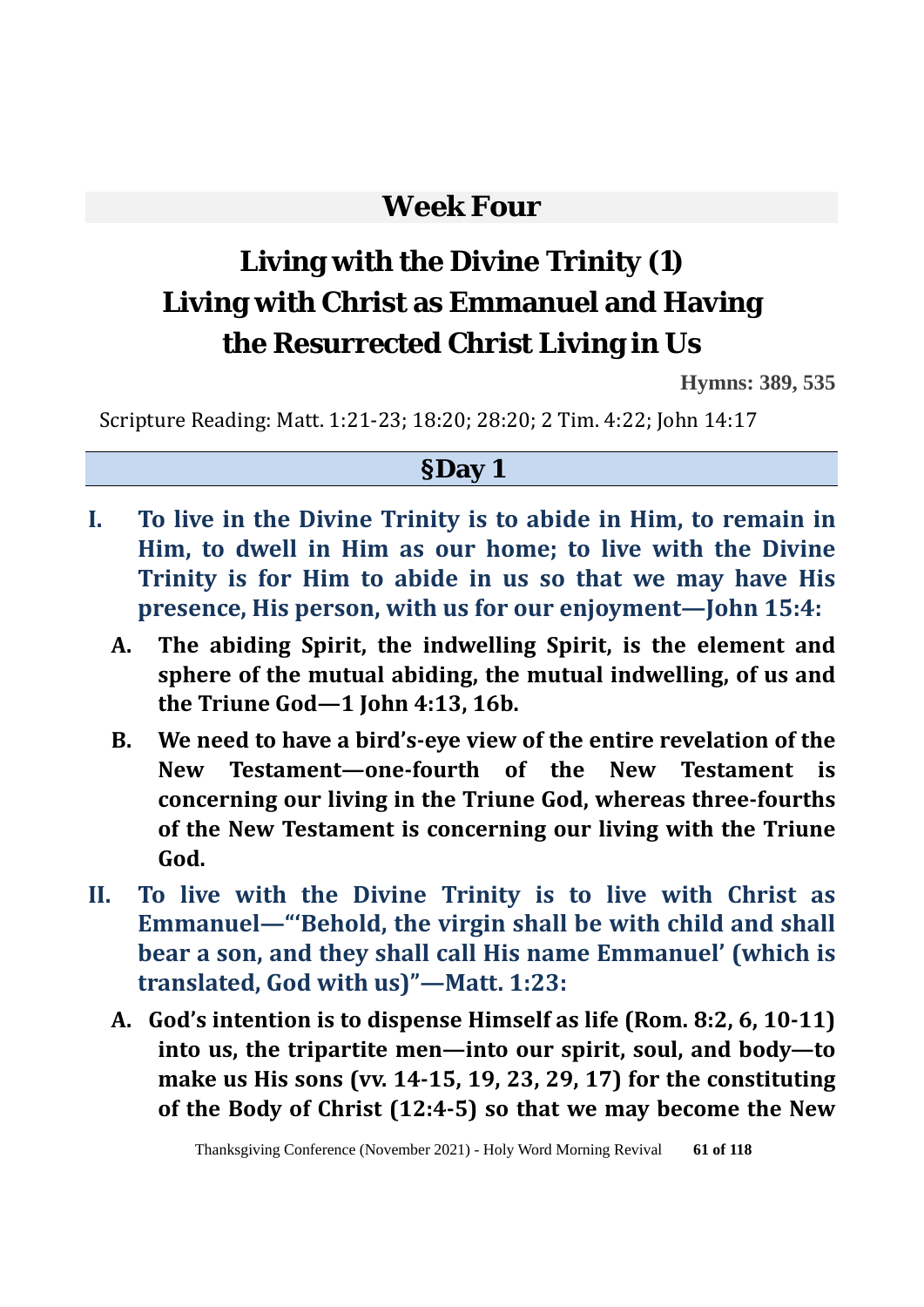**Jerusalem as the city of life (Rev. 22:1-2).** 

- **B. In order for us to experience the dispensing of the Triune God as life into our being, we need to be those who are living with Christ as Emmanuel; Matthew is a book on Emmanuel—God incarnated to be with us—1:21-23.**
- **C. The presence of Jesus is Emmanuel, God with us:**
	- 1. He is with us in our gatherings—18:20.
	- 2. He is with us all the days—28:20.
	- 3. He is with us in our spirit—2 Tim. 4:22:
		- a. Today our spirit is the land of Immanuel—Isa. 8:7-8.
		- b. Because God is with us, the enemy can never take over the land of Immanuel—v. 10; cf. 1 John 5:4; John 3:6.

- **D. The practical Emmanuel is the Spirit of reality as the presence of the consummated Triune God in our spirit; His presence is always with us in our spirit, not only day by day but also moment by moment—1:14; 14:16-20; 1 Cor. 15:45b; 2 Tim. 4:22:** 
	- 1. We can enjoy the presence of the Triune God in gathering together for the teaching of His holy Word—Matt. 18:20; 28:20; Psa. 119:130; Acts 6:4.
	- 2. We enjoy grace and peace through the Spirit as the presence of the Triune God—Gal. 6:18; Acts 9:31.
	- 3. The Spirit's leading and witnessing are His presence—Rom. 8:14, 16.
	- 4. We enjoy the dispensing of the Triune God through His presence as the Spirit—2 Cor. 13:14.
- **E. To live with Christ as Emmanuel, we need to be in His divine presence, which is the life-giving Spirit as the consummation of the Triune God—Gal. 5:25:** 
	- 1. To live with Christ, we still live, yet not by ourselves alone but by Christ living in us and with us as Emmanuel; the Triune God cannot complete His intention to dispense Himself into our being outside of us; therefore, His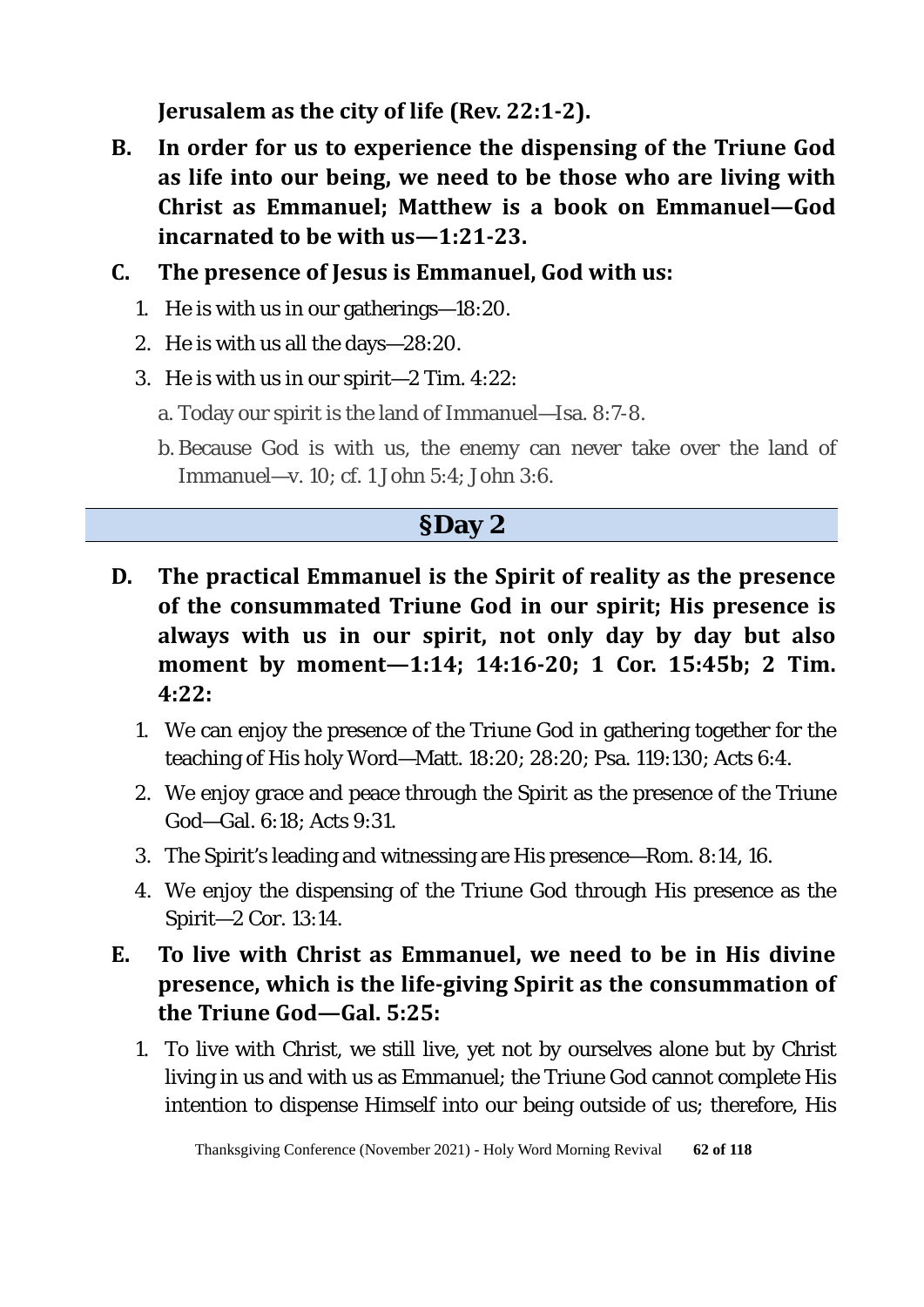being with us must be inward—2:20.

- 2. Emmanuel is our life and person, and we are His organ, living together with Him as one person; our victory depends upon Emmanuel, the presence of Jesus.
- 3. If we have the Lord's presence, we have wisdom, insight, foresight, and the inner knowledge concerning things; the Lord's presence is everything to us—2 Cor. 2:10; 4:6-7; Gal. 5:25; Gen. 5:22-24; Heb. 11:5-6.

- **F. If we would enter, possess, and enjoy the all-inclusive Christ as the reality of the good land, we must do so by the presence of the Lord; the Lord promised Moses, "My presence shall go with you, and I will give you rest" (Exo. 33:14); God's presence is His way, the "map" that shows us, His people, the way we should take:**
	- 1. In order for us to fully gain and possess Christ as the all-inclusive land for God's building, we must hold on to the principle that God's presence is the criterion for every matter; regardless of what we do, we must pay attention to whether or not we have God's presence; if we have God's presence, we have everything, but if we lose God's presence, we lose everything—Matt. 1:23; 2 Tim. 4:22; Gal. 6:18; Psa. 27:4, 8; 51:11; 2 Cor. 2:10.
	- 2. The presence of the Lord, the smile of the Lord, is the governing principle; we must learn to be kept, to be ruled, to be governed, and to be guided not by His secondhand presence but by the direct, firsthand presence of the Lord.
	- 3. "In my youth I was taught various ways to overcome, to be victorious, to be holy, and to be spiritual. However, not any of these ways worked. Eventually, through more than sixty-eight years of experience, I have found out that nothing works but the Lord's presence. His being with us is everything"—Life-study of Joshua, p. 48.
- **G. The entire New Testament is an Emmanuel, and we are now a part of this great Emmanuel that will consummate in the New Jerusalem in the new heaven and new earth for eternity; the New Testament begins with a God-man, who is "God with us,"**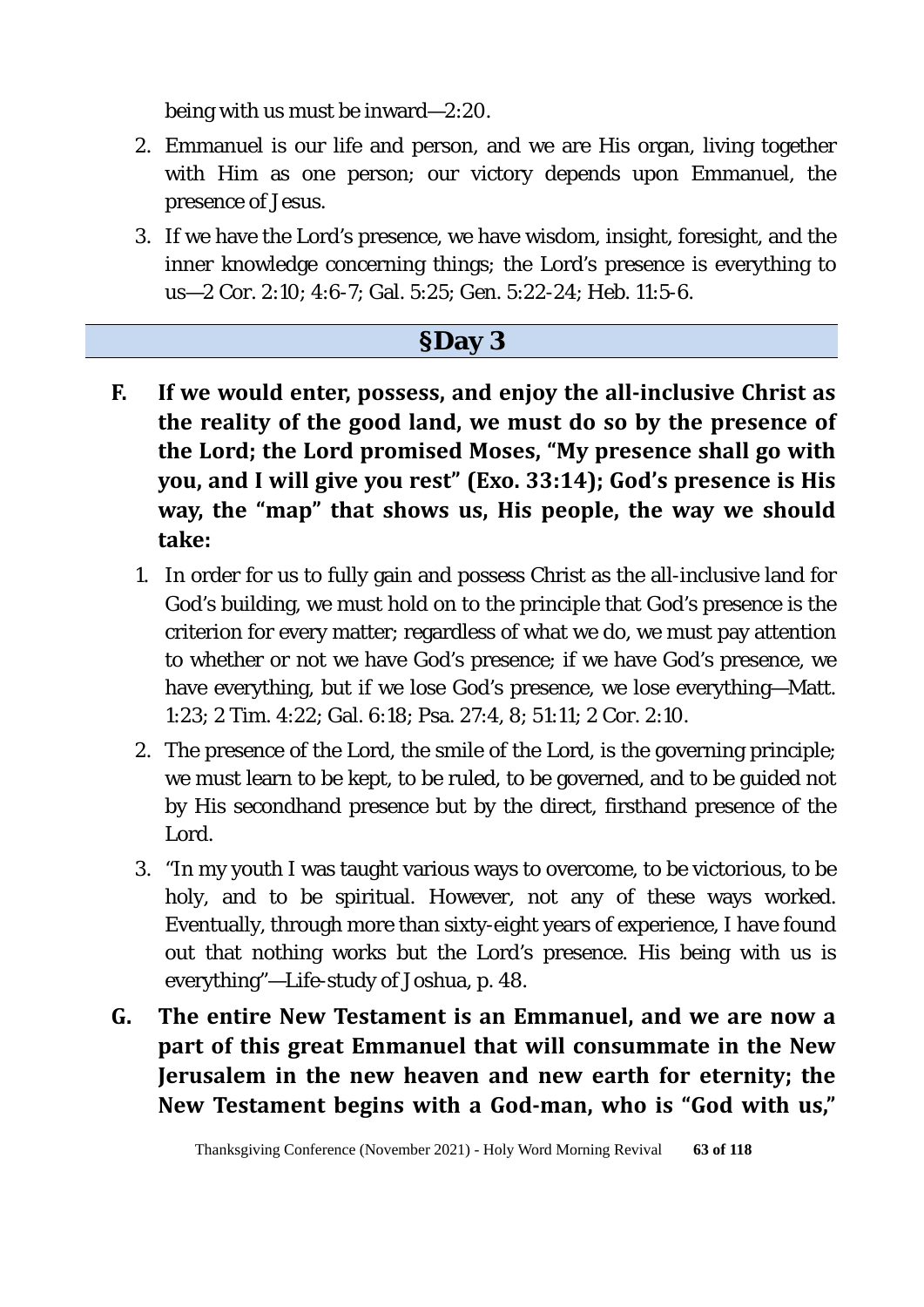**and ends with a great God-man, the New Jerusalem, which is "Jehovah Is There"—Matt. 1:23; 1 Cor. 6:17; Acts 9:4; 1 Tim. 3:15-16; Rev. 21:3, 22; Ezek. 48:35.** 

#### **§Day 4**

- **III. To live with the Divine Trinity is to have the resurrected Christ living in us—Gal. 2:20b; Phil. 1:19-21a:** 
	- **A. Resurrection is a person because Christ said that He is the resurrection (John 11:25); the life-giving Spirit as the Spirit of reality is the reality of the resurrected Christ and of the power of Christ's resurrection (1 Cor. 15:45b; John 14:17; 16:13; 1 John 5:6; Phil. 3:10; Exo. 30:22-25).**
	- **B. In our Christian life we are under the killing of Christ's death by the indwelling Spirit and through our outward environment; the outward environment cooperates with the inward Spirit to kill our natural man for the manifestation of the resurrected Christ within us—Rom. 8:9-10, 13b, 28-29; 2 Cor. 4:7-18:** 
		- 1. If we try to escape from the environment that God has arranged for us, we will not have joy and peace; when we stay in this limited environment, we can experience resurrection—Eph. 4:1; 6:20; 2 Cor. 1:8-9, 12.
		- 2. To experience the Spirit as the reality of the resurrected Christ, we need to turn to our spirit to pray, praise, sing, or talk to God; the title of Psalm 18 indicates that this was David's human talk with the divine God, implying David's intimacy with God; after ten minutes of talking to God and consulting with Him, we will be on fire and be full of the Spirit as the reality of resurrection.

#### **§Day 5**

**C. The humanity of Jesus is His human life in resurrection; the Lord's charming and cherishing are not natural but are by His resurrection life in humanity; He lived a human life in resurrection, not by Himself but by another source, that is, His Father—John 5:19, 30; 14:24:**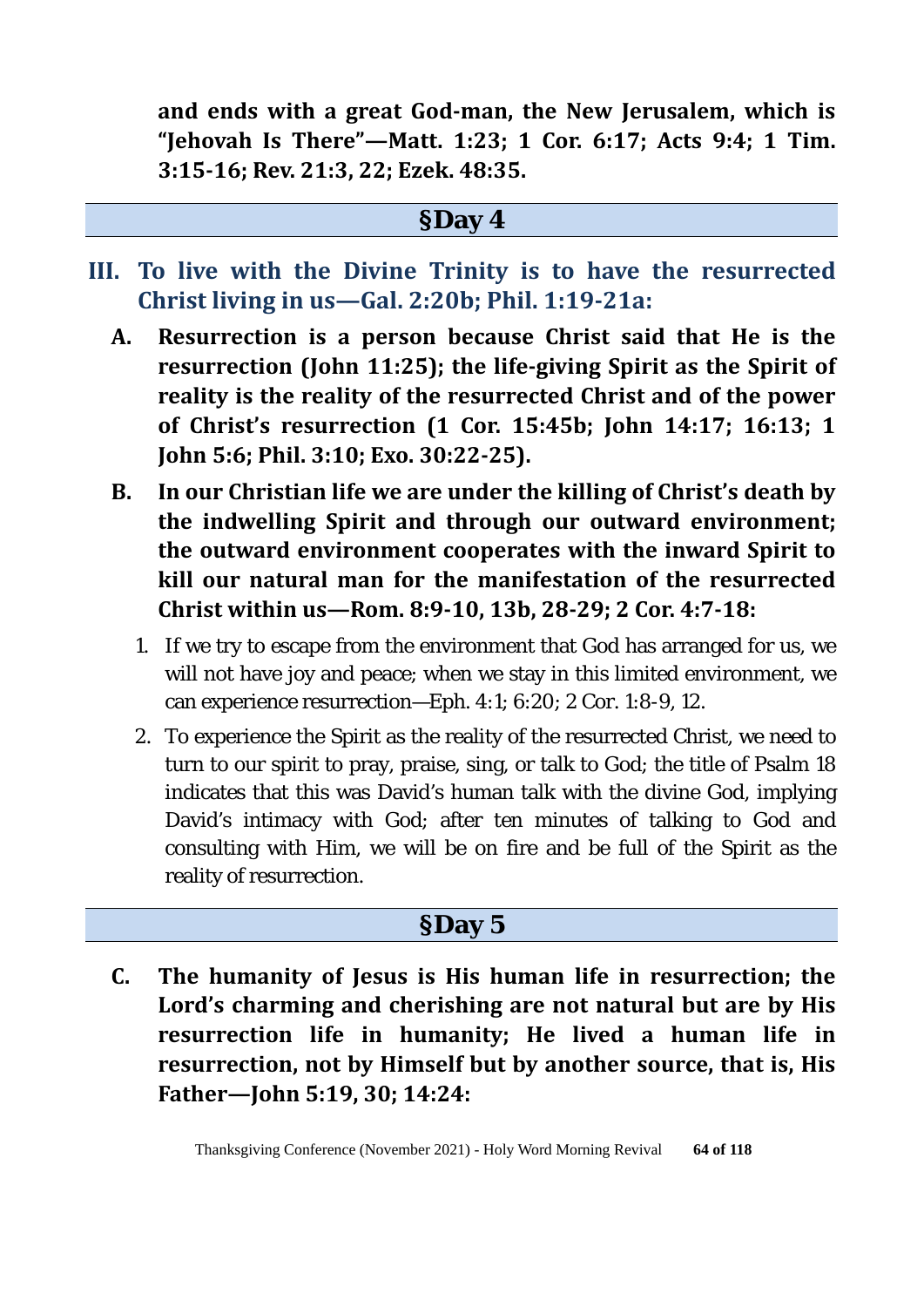- 1. Because Jesus lived the divine life in His human life, His human life became mystical, a mystery; as the Lord's disciples, we need to live the divine life in our human life to magnify Christ—Rom. 13:14; Gal. 2:20; Phil. 1:19-21.
- 2. The followers of Christ were discipled through Christ's human living on the earth as the model of a God-man—living God by denying Himself in humanity (John 5:19, 30), revolutionizing their concept concerning man (Phil. 3:10; 1:21a).
- 3. We all need to be discipled by the Lord to be divine and mystical persons; we should cherish people by the divine and mystical life in resurrection; in resurrection means that there is nothing natural in our care for people.

- **D. The budding rod signifies that Christ, the resurrected One, should be our life, our living, and the resurrection life within us and that this life should bud, blossom, and bear fruit to maturity—Num. 17:8:** 
	- 1. After the children of Israel rebelled, as recorded in Numbers 16, God commanded the twelve leaders to take twelve rods according to the twelve tribes of Israel and put them in the Tent of Meeting before the Testimony (17:4); then He said, "The rod of the man whom I choose shall bud" (v. 5).
	- 2. All twelve rods were leafless, rootless, dry, and dead; whichever one budded was the one chosen by God; here we see that resurrection is the basis of God's selection and that the basis of service is something apart from our natural life; thus, the budding rod signifies our experience of Christ in His resurrection as our acceptance by God for authority in the God-given ministry.
	- 3. The principle to every service lies in the budding rod; God returned all the eleven rods to the leaders but kept Aaron's rod inside the Ark as an eternal memorial; this means that resurrection is an eternal principle in our service to God—vv. 9-10.
	- 4. After Aaron's rod budded, there was no ground whatsoever for him to be proud; his experience shows that everything depends upon God's grace and mercy, and we can do nothing in ourselves—2 Cor. 12:7-9; Rom. 9:15-16, 21,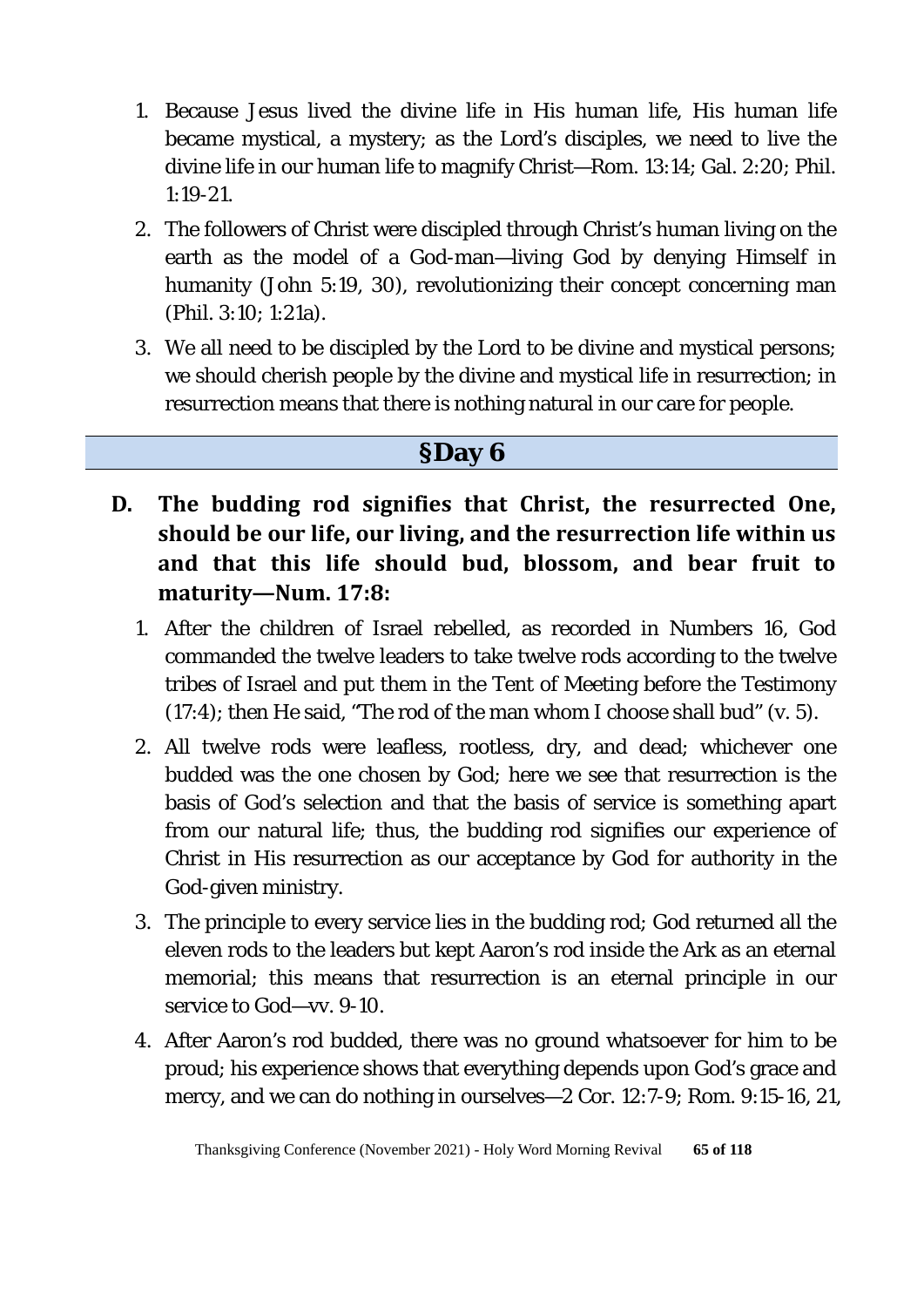23; Luke 1:78-79.

- 5. Because our sufficiency is from God, there is no ground whatsoever for us to be proud; only a foolish person would say that he is better than others (2 Cor. 3:5; Matt. 26:33; John 21:15; cf. Mark 11:9); humility saves us from all kinds of destruction and invites God's grace (2 Cor. 12:7-9; James 4:6; cf. Rom. 12:3; Gal. 5:26; Matt. 18:3-4; 20:20-28; 2 Cor. 4:5).
- 6. Resurrection is everything that is not out of our natural life, not out of ourselves, and not based on our ability; resurrection speaks of the things that are beyond us, which we cannot do in ourselves—1:8-9; 4:7.
- 7. Resurrection means that everything is of God and not of us; it means that God alone is able and that we are not able; resurrection means that everything is done by God, not by ourselves—1:12; Phil. 3:10-11.
- 8. What we can do belongs to the natural realm, and what is impossible for us to do belongs to the realm of resurrection; a man must come to the end of himself before he will be convinced of his utter uselessness—Matt. 19:26; Mark 10:27; Luke 18:27.
- 9. We need to see that to be a Christian and an overcomer is not merely difficult—it is impossible; only the processed and consummated Triune God living in us as the all-inclusive Spirit can be a Christian and an overcomer; when we have a need, a disability, or when we are facing a difficult situation, we can talk to Him about it; then He, the One who lives in us, will come in to face the situation and to do whatever is needed, and we will spontaneously live Christ—Phil. 4:5-7, 12; 1:21a.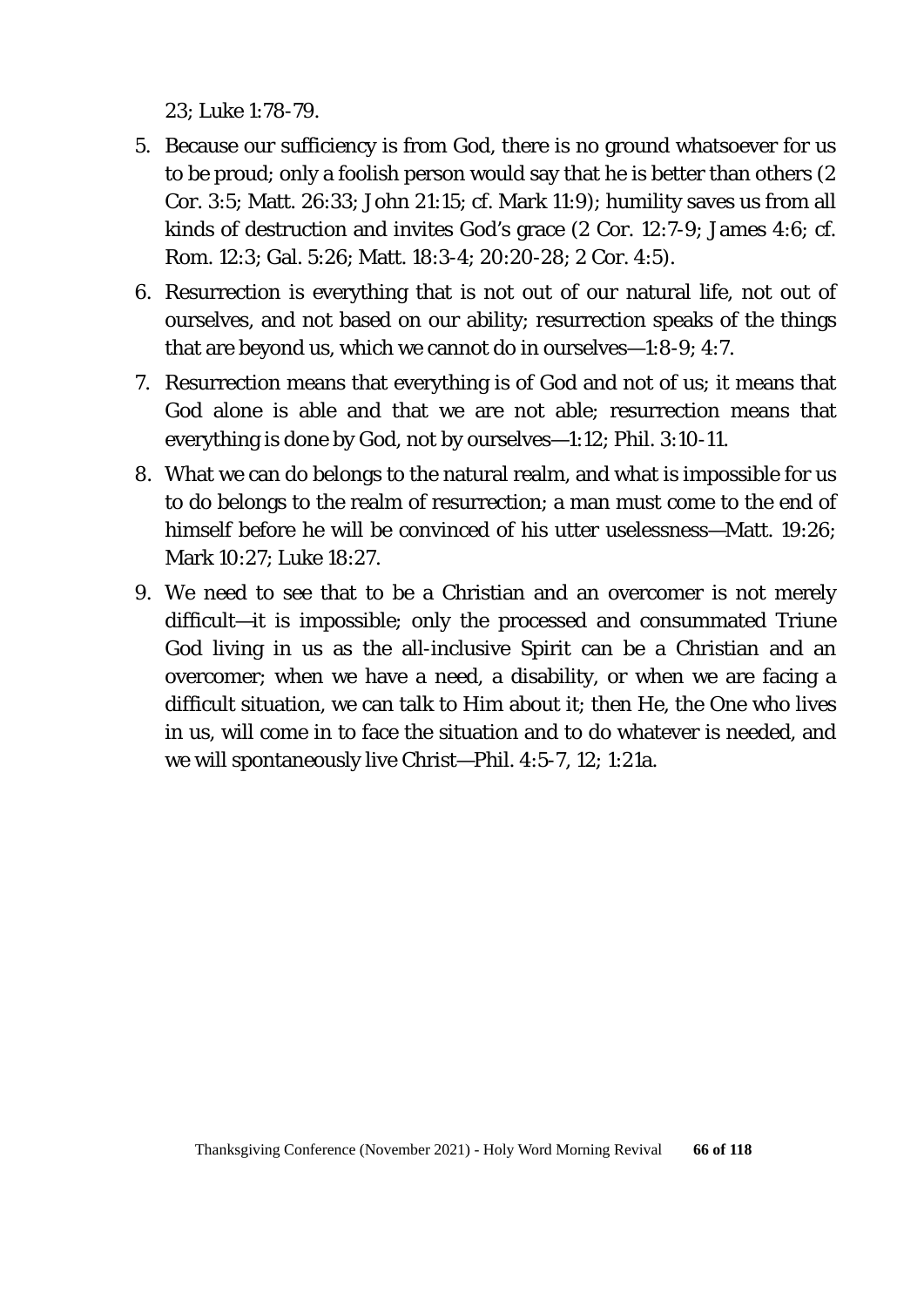#### **Morning Nourishment**

- John 15:4 Abide in Me and I in you. As the branch cannot bear fruit of itself unless it abides in the vine, so neither can you unless you abide in Me.
- 1 John 4:13 In this we know that we abide in Him and He in us, that He has given to us of His Spirit.
- Matt. 1:23 "Behold, the virgin shall be with child and shall bear a son, and they shall call His name Emmanuel" (which is translated, God with us).

To live in the Divine Trinity is to dwell in Him as our home. To live in Him is to abide in Him, to remain in Him….Whether or not He would abide in us depends upon our abiding in Him. To live in Christ, to abide in Christ, is the first part of our enjoyment of the Triune God….The second part of our enjoyment… is conveyed by the Lord's word concerning His abiding in us. His abiding in us brings His presence to us, so we live with Him. To live in Him puts us into the position of the enjoyment of the Lord. To live with Him is the enjoyment itself. To live with the Divine Trinity is to enjoy the Divine Trinity.

We need to have a bird's-eye view of the entire revelation of the New Testament…that one-fourth of the New Testament is concerning our living in the Triune God, whereas three-fourths is concerning our living with the Triune God. (CWWL, 1988, vol. 1, "Living in and with the Divine Trinity," pp. 355-356)

### **Today's Reading**

The Spirit, whom God has given to dwell in us (James 4:5; Rom. 8:9,11), is the witness in our spirit (Rom. 8:16), witnessing that we dwell in God and God in us. The abiding Spirit, that is, the indwelling Spirit, is the element and sphere of the mutual abiding, the mutual indwelling, of us and God. By Him we are assured that we and God are one, that we abide in each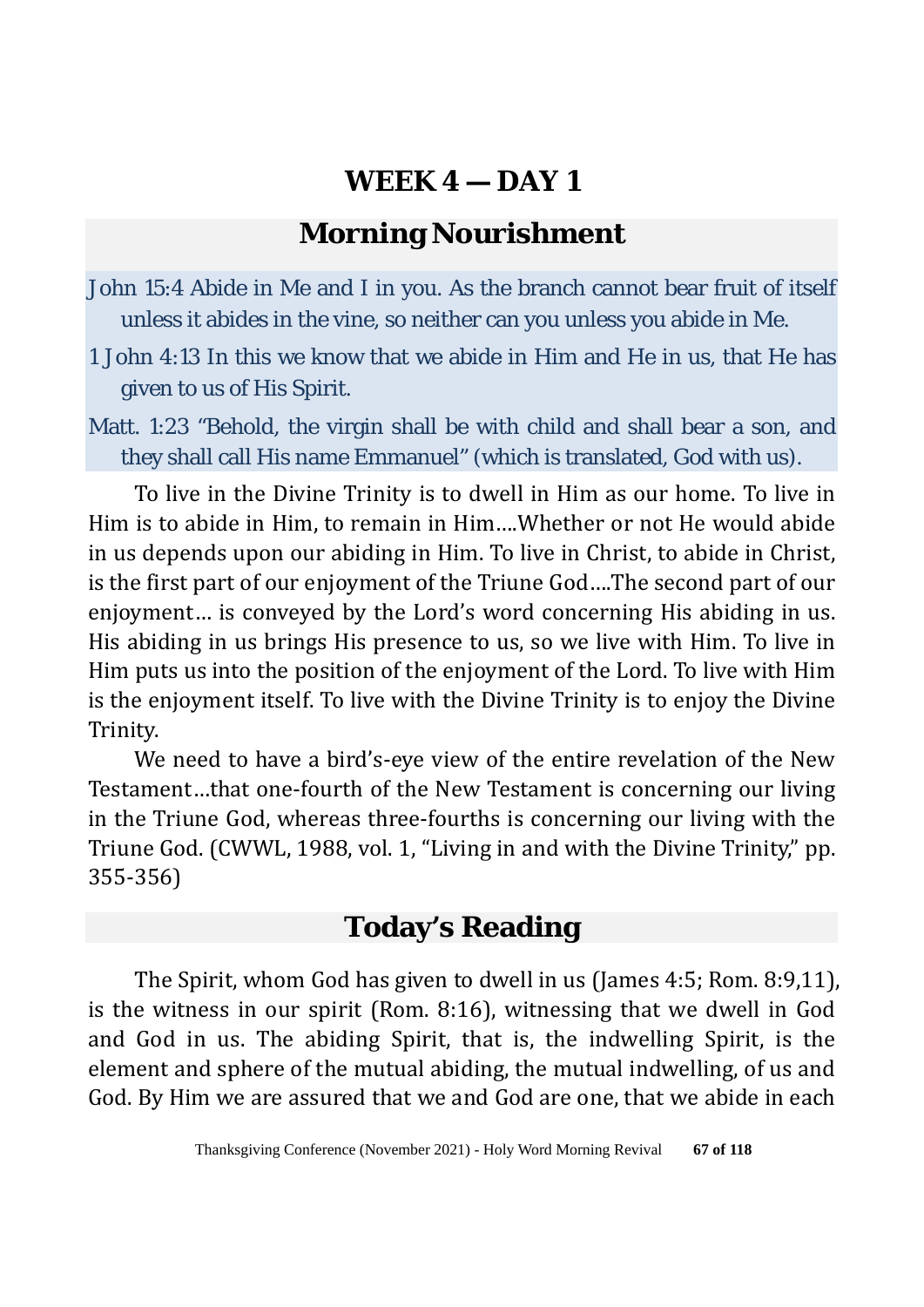other, indwelling each other mutually. This is evidenced by our living, a living in which we love one another habitually with His love (1 John 4:12). (1 John 4:13, footnote 1)

Jesus is nothing less than God with us. This is our experience. God told us that His name is Jesus. But as we receive Him and experience Him, we say that Jesus is God with us. When we experience Jesus, He is Emmanuel, God with us…. If we would experience [Jesus], we would immediately say, "This is God! This is not God far away from me, or God in the heavens, but God with me."…Jesus is our salvation. After we experience this salvation, we say, "This is God with us to be our salvation." Jesus is our patience. But when we experience Him as our patience, we say, "This patience is God with me." Jesus is the way and the truth, but when we experience Him as the way and the truth, we say, "This way and this truth are just God with me."

Whenever we are gathered together into the name of Jesus, He is with us (Matt. 18:20)….This is Emmanuel, God with us. The presence of Jesus in our meetings is actually God with us. Jesus is with us all the days, even "until the consummation of the age" (28:20). "All the days" includes today. Do not forget about today. Many Christians think that Jesus is present all the days, except today. But Jesus is with us now, today! Jesus is not only among us; He is in our spirit. Second Timothy 4:22 says, "The Lord be with your spirit." This Jesus who is with our spirit is Emmanuel, God with us.

According to Isaiah 8:7-8, the enemy may try to take over the land of Immanuel. Do not think this word is only for the children of Israel. Today our spirit is the land of Immanuel. Thus, we ourselves are the land of Immanuel. The enemy, Satan, with all his army will do everything he can to take over this land of Immanuel, that is, to take over our spirit and our being. Isaiah 8:10 tells us that because God is with us, the enemy can never take over the land of Immanuel…. Perhaps during the past week Satan tried twenty-one times to take you over, but he failed every time. You are still here because of Emmanuel, because of God with us. (Life-study of Matthew, pp. 75-77)

Further Reading: CWWL, 1988, vol. 1, "Living in and with the Divine Trinity," chs. 8, 10; Life-study of Matthew, msg. 6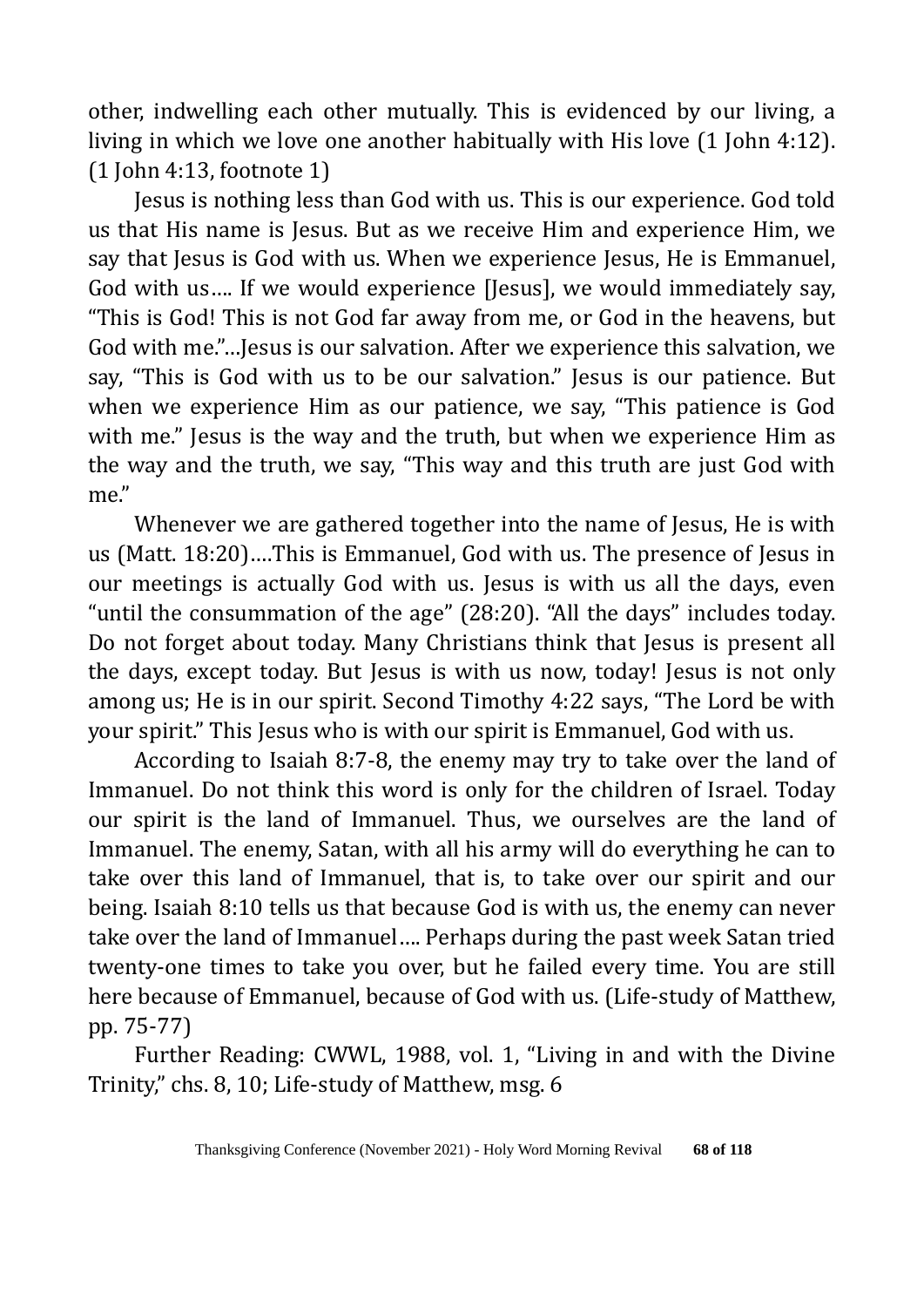### **Morning Nourishment**

John 14:17 Even the Spirit of reality, whom the world cannot receive, because it does not behold Him or know Him; but you know Him, because He abides with you and shall be in you.

Gal. 5:25 If we live by the Spirit, let us also walk by the Spirit.

The Triune God passed through the processes of incarnation and resurrection in order to dispense Himself into us. Through incarnation He could be Emmanuel outside of His believers, but this would fulfill only part of His intention in being with us. His being with us outwardly does not fulfill His purpose to dispense Himself into our being, so He had to go through another process. The second process was His death and resurrection. In resurrection His physical form became a spiritual form. Through death and resurrection, He as the last Adam became the life-giving Spirit (1 Cor. 15:45b). As the life-giving Spirit, He is Emmanuel, the presence of the Divine Trinity. This presence is always with us in our spirit (2 Tim. 4:22), not only day by day but also moment by moment. (CWWL, 1990, vol. 1, "The Triune God to Be Life to the Tripartite Man," p. 303)

#### **Today's Reading**

Matthew is a book on Emmanuel—God incarnated to be with us. The practical Emmanuel is the Spirit of reality (John 14:16-20). When Peter and the other disciples heard the Lord's word in Matthew 18:20 and 28:20, they may have wondered how the Lord would be with them….They may have considered that the Lord would continue to be with them physically, and this may have made them quite happy. But in John 14 the Lord Jesus said, "I will ask the Father, and He will give you another Comforter, that He may be with you forever" (v. 16). Then in verses 17 and 18 the Lord indicated that He would become this Comforter.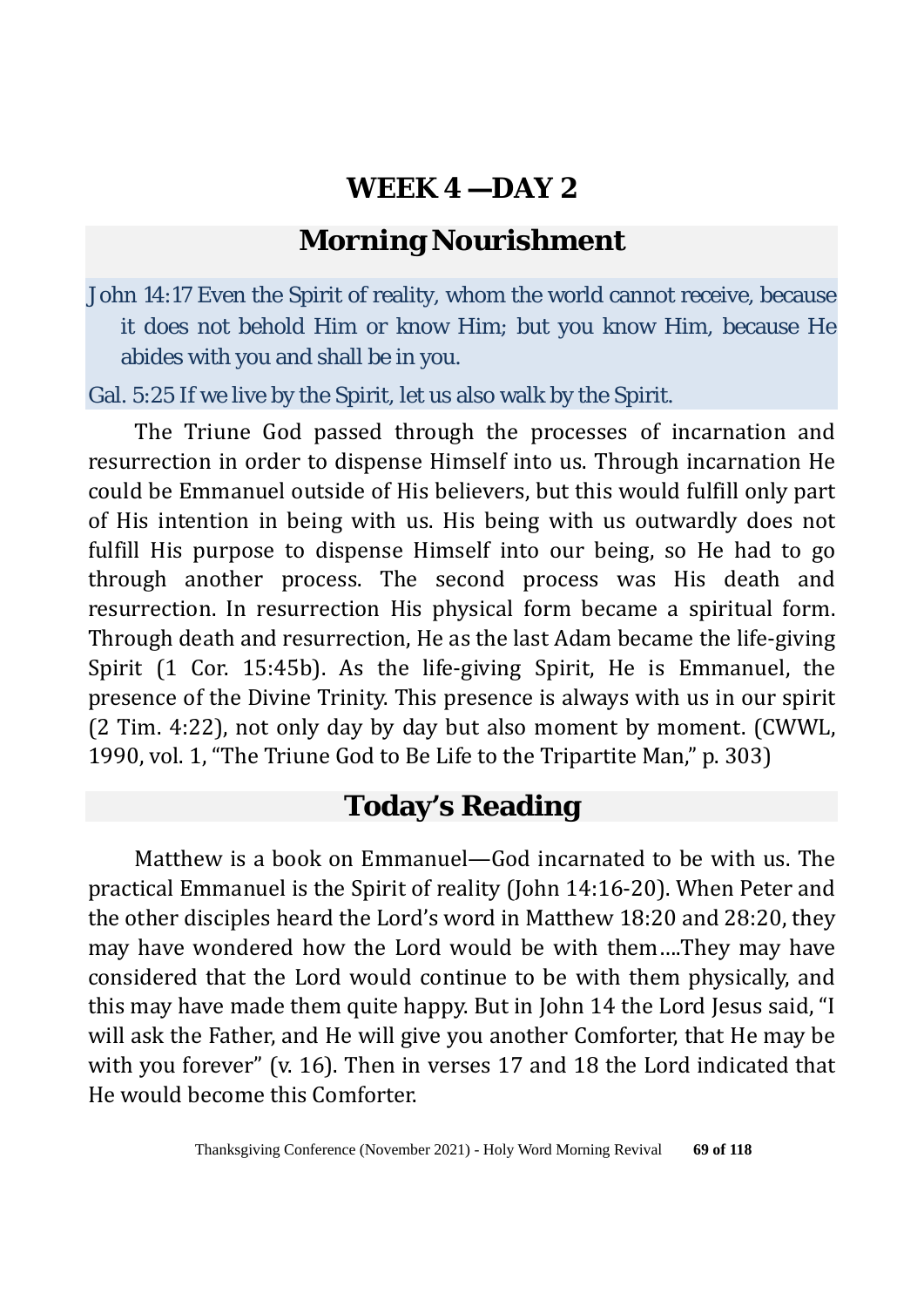In Matthew 28:20 the "I" is Emmanuel. In John 14 the "I" who will come in verse 18 is the Spirit of reality in verse 17. There is a progression in the divine revelation from the Gospel of Matthew to the Gospel of John. Today the Spirit of reality is Emmanuel. In Acts and the Epistles, the Spirit of reality is the very presence of the consummated Triune God in our spirit. He, the Triune God, is with us, the tripartite man, mainly in an inward way. The Triune God cannot complete His intention to dispense Himself into our being outside of us. Therefore, His being with us must be inward.

We have to realize that all day long we have another One with us. He is not only with us outwardly but also with us inwardly in our spirit every minute of the day. We do and say things one way when we are alone, but when we have someone else with us, we do and say things differently. If we had more experience of Emmanuel, we would not do many of the things we do today, such as gossip….We all must have the realization and sensation that the Lord Jesus, who is our Savior, is also Emmanuel. He is the Triune God with us, the tripartite men. We should not say or do anything in ourselves or by ourselves. We need to experience Emmanuel.

If you live every day and every moment by yourself, you are defeated. You must realize that you are no longer living alone, but Christ is living with you and in you. When you have this sensation, it will revolutionize your entire life.

To live with Christ, we still live, yet not by ourselves alone but by Christ living with us as Emmanuel. The name Emmanuel is first mentioned in Isaiah (7:14; 8:8). Many Christians address the Lord as Jesus and Christ, but few address the Lord as Emmanuel. We must learn to call our Lord "Emmanuel." Emmanuel is our life and person, and we are His organ. As His organ, we live together with Him as one person. The Triune God lives together with the tripartite man. Our victory depends upon Emmanuel, the presence of Jesus. (CWWL, 1990, vol. 1, "The Triune God to Be Life to the Tripartite Man," pp. 302-305)

Further Reading: CWWL, 1990, vol. 1, "The Triune God to Be Life to the Tripartite Man," ch. 9; Life-study of Isaiah, msg. 8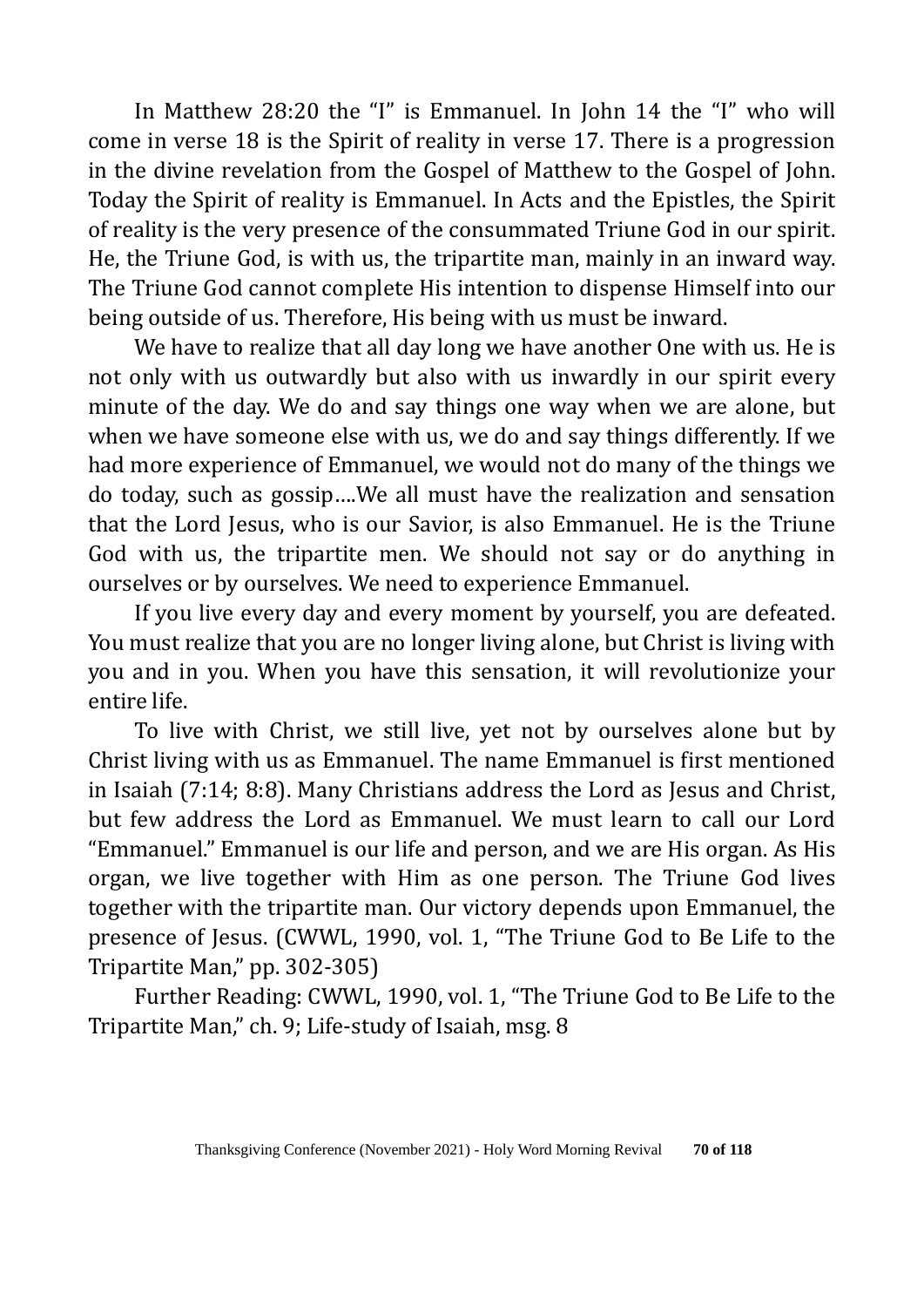### **Morning Nourishment**

- Exo. 33:14 And He said, My presence shall go with you, and I will give you rest.
- Psa. 27:8 When You say, Seek My face, to You my heart says, Your face, O Jehovah, will I seek.

2 Tim. 4:22 The Lord be with your spirit. Grace be with you.

When Christ came, He was Emmanuel, which means God with us (Matt. 1:23). Christ is God with us. This is revealed not only in Matthew 1 but also in Matthew 28, where the Lord Jesus said, "Behold, I am with you all the days until the consummation of the age" (v. 20). Actually, the entire New Testament is an Emmanuel, and we are now a part of this great Emmanuel that will consummate in the New Jerusalem in the new heaven and new earth for eternity. (Life-study of Isaiah, pp. 53-54)

#### **Today's Reading**

If we would go on to possess [the all-inclusive Christ as the reality of the good land], we must do so by the presence of the Lord….You remember how the Lord promised Moses, "My presence shall go with you, and I will give you rest" (Exo. 33:14). This means that He would bring the people into the possession of the land by His presence. So Moses said to the Lord, "If Your presence does not go with us, do not bring us up from here" (v. 15). Moses demanded that the Lord's presence must go with them; otherwise, he would not go.

This is quite a peculiar word: "My presence shall go." It does not mean that He will go. He will go is one thing, and My presence shall go is another. Many times the Lord will go with you, but His presence will not. Many times the Lord will truly help you, but be assured, He is not happy with you. You will receive His help, but you will lose His presence. He will bring you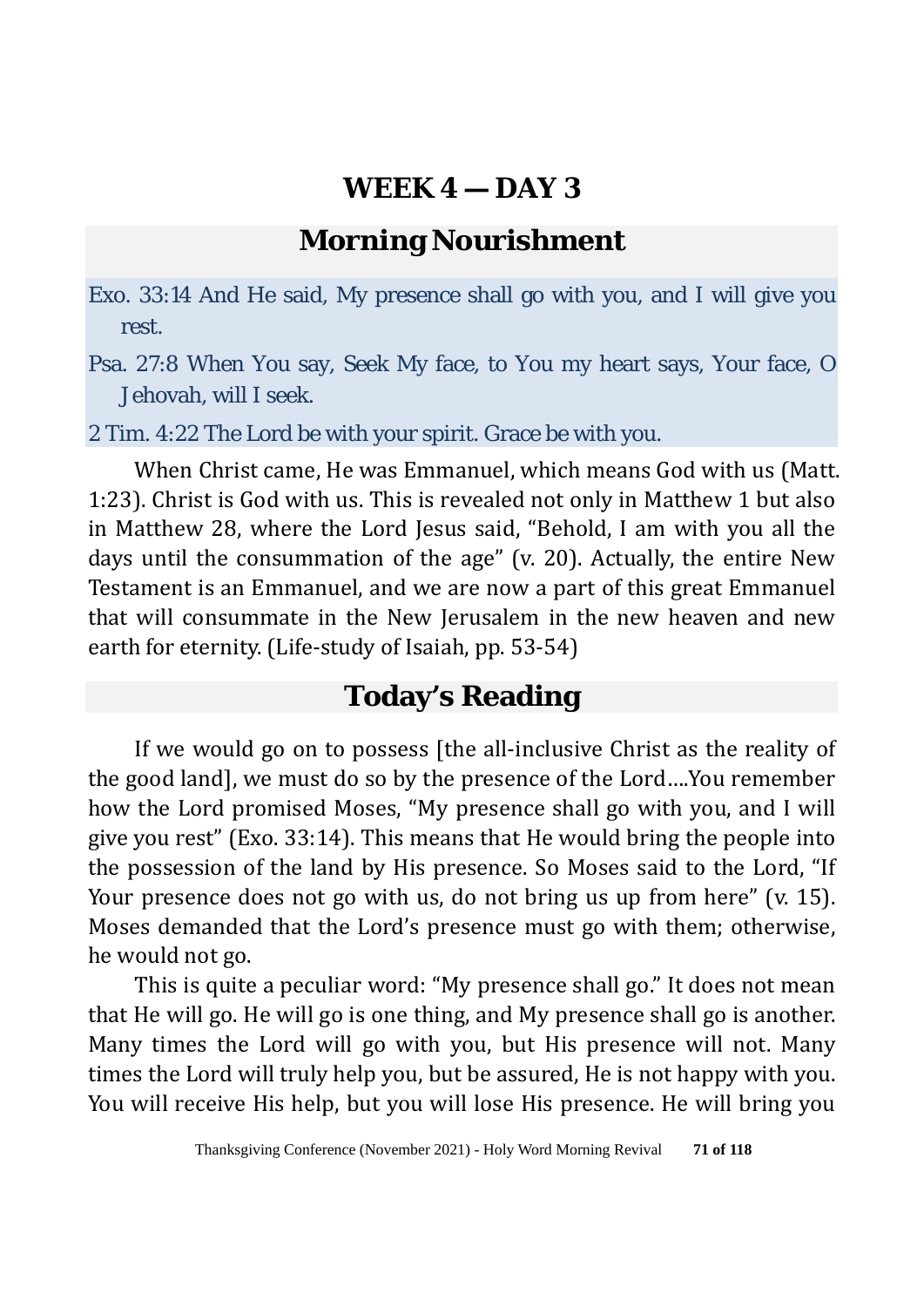to your destination, and He will bless you, but throughout the whole trip you will not sense His presence. I can tell you that many times I did not have the presence of the Lord, simply because He was not happy with me. He had to go with me, but He was not happy…. He went along, but He withheld His presence that I might know His displeasure.

Never think that as long as the Lord helps you, it is sufficient. No, no. Far from it. We must have the Lord's presence. We must learn to pray, "Lord, if You will not give me Your presence, I will stay here with You. If Your presence does not go with me, I will not go. I will not be governed by Your help but by Your presence." We must go even further to pray, "O Lord, I do not want Your help, but I do want Your presence. Lord, I must have Your presence. I can do without Your help, but I cannot do without Your presence."

Although it may be with tears in our eyes, we must say day by day, "Lord, nothing but Your smiling presence will satisfy me. I do not want anything but the smile of Your glorious face. As long as I have this, I care not whether the heaven comes down or the earth falls apart. The whole world may rise against me, but as long as I have Your smile upon me, I can praise You, and everything is well." The Lord said, "My presence shall go with you." What a treasure! The presence, the smile, of the Lord is the governing principle. We must be fearful of receiving anything from the Lord yet losing His presence….The Lord Himself may very well give you something, and yet that very thing will rob you of His presence. He will help you, He will bless you, and yet that very help and blessing can keep you away from His presence. We must learn to be kept, to be ruled, to be governed, to be guided simply by the presence of the Lord. We must tell the Lord that we do not want anything but His direct presence. We do not want His presence secondhand. Many times, be assured, you have the secondhand presence of the Lord. It is not firsthand; it is not direct. Try to be governed by the direct, firsthand presence of the Lord. (CWWL, 1961-1962, vol. 4, "The All-inclusive Christ," pp. 294-296)

Further Reading: CWWL, 1961-1962, vol. 4, "The All-inclusive Christ," ch. 11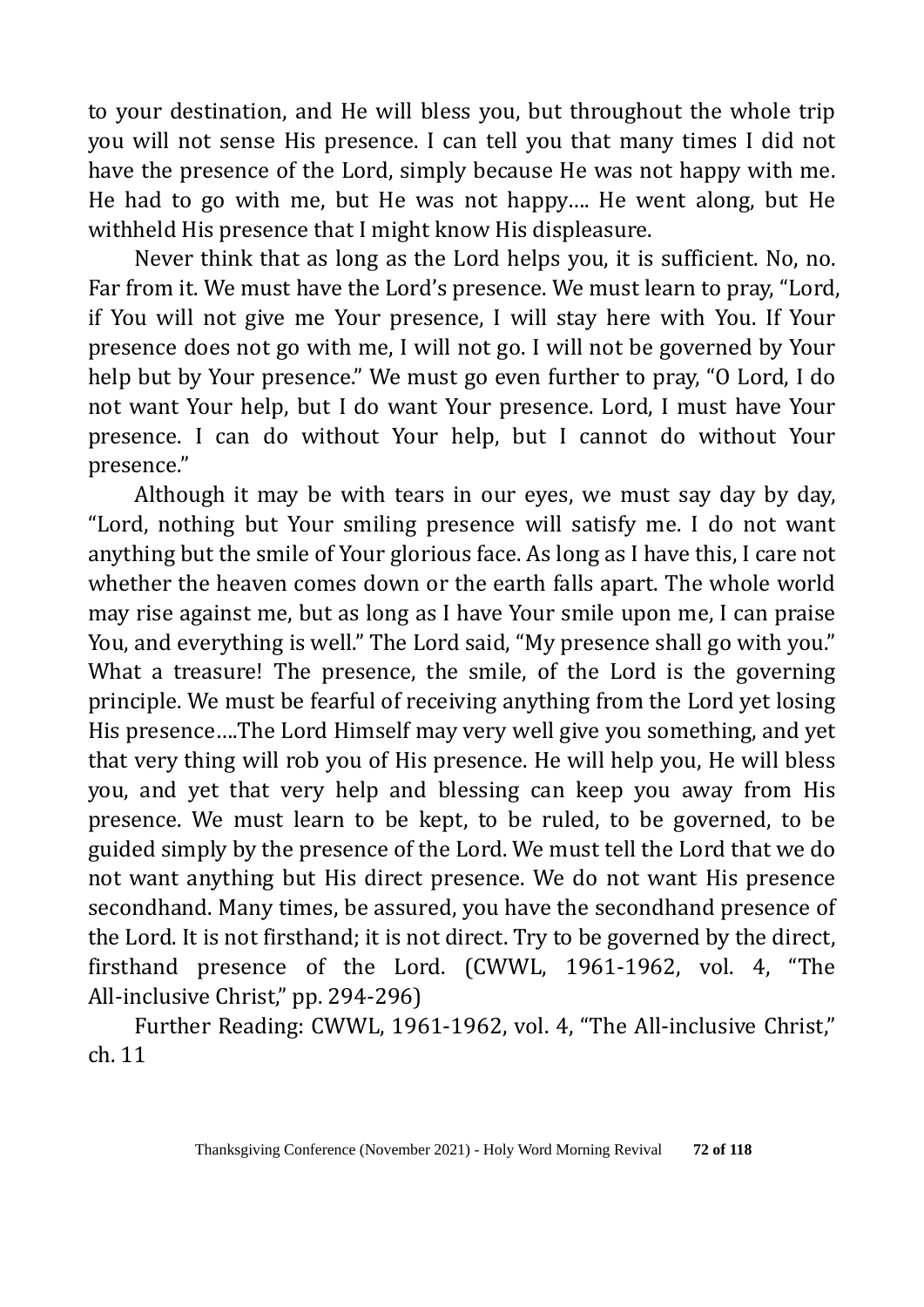### **Morning Nourishment**

- John 11:25 …I am the resurrection and the life; he who believes into Me, even if he should die, shall live.
- Rom. 8:13 …If by the Spirit you put to death the practices of the body, you will live.
- 2 Cor. 4:11 For we who are alive are always being delivered unto death for Jesus' sake that the life of Jesus also may be manifested in our mortal flesh.

Resurrection is the Spirit, and the Spirit is the processed and consummated Triune God. God, Christ, and Christ's death and resurrection have been compounded into this one compound Spirit, who is the very reality of Christ's resurrection.

Resurrection is a person, because Christ said that He is the resurrection. Life and light are also a person. Christ said that He is the life (John 14:6) and the light (8:12)…. But no verse says that Christ is death. We can say Christ's death, using the possessive case, because death is not the consummation. The consummation is resurrection. The processes through which the Triune God passed consummated in resurrection. Thus, resurrection is the very consummated God. (CWWL, 1991-1992, vol. 2, "The Christian Life," pp. 442-443)

#### **Today's Reading**

Human life is full of troubles, worries, and all kinds of sorrows. We can rid our being of these things only by our God who is resurrection, which is the Spirit. The Spirit kills, and the Spirit also resurrects. This is because Christ's killing death and His uplifting resurrection are compounded in the compound Spirit, whom we are enjoying. As we enjoy the compound Spirit, we are experiencing the inner killing and the inner resurrecting. As long as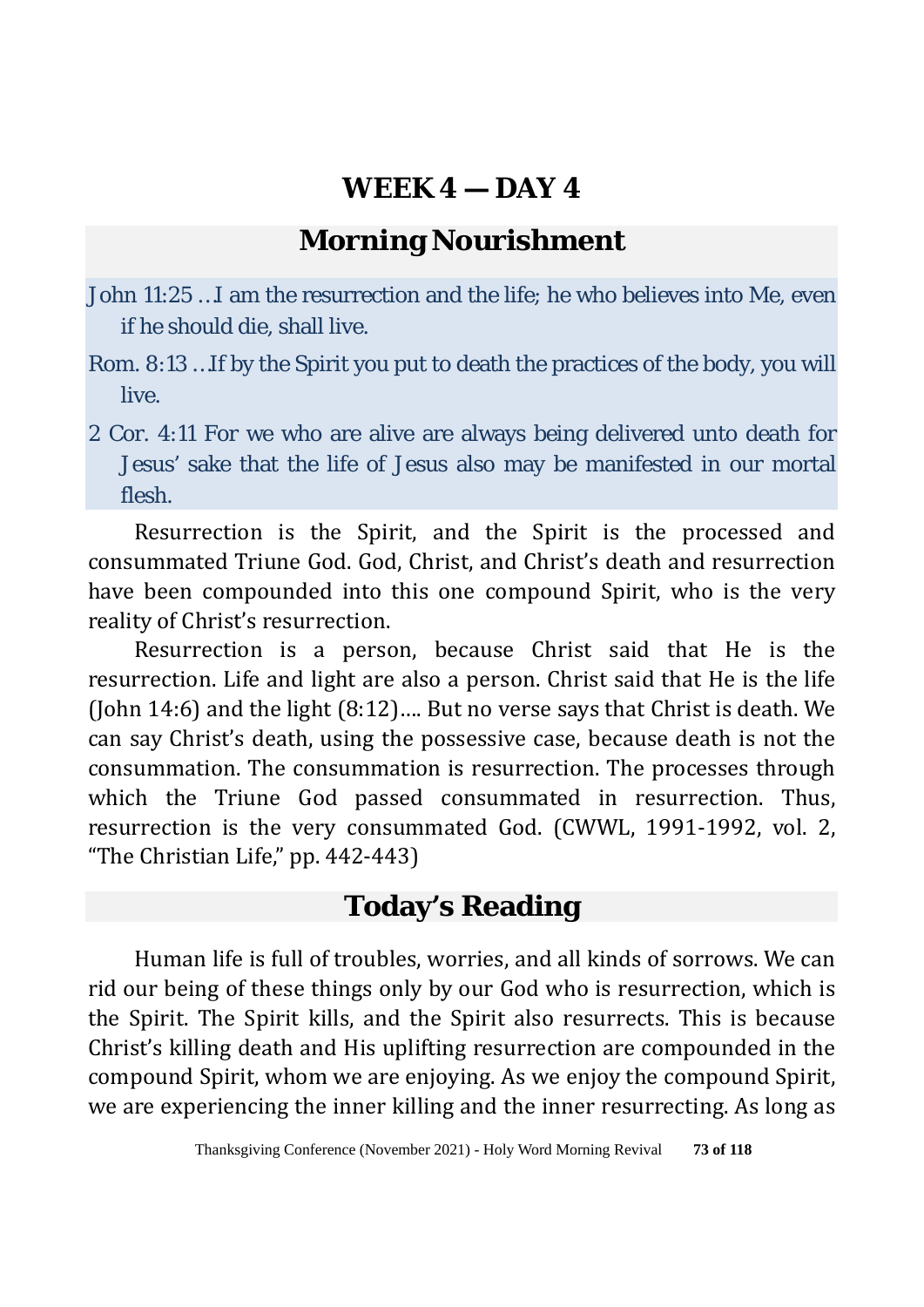we have this killing plus the resurrecting, we have God. Killing plus resurrecting is God. God moves in us, works in us, functions in us…. He gives us Himself as everything we need to live the Christian life.

We need to experience the Spirit's application of Christ's resurrection and its power all the time…. Five sisters may live in one apartment unit. In this apartment each of them has to do everything carefully. Otherwise, they can offend one another.… If we try to escape from the environment that God has arranged for us, we will not have joy and peace. When we stay in this limited environment, we can experience resurrection.

In order to experience resurrection, we also need to be limited in our speaking….To experience the Spirit as the reality of resurrection, we need to turn to our spirit to pray, praise, sing, or talk to God….We need to talk to God and consult with Him. After ten minutes of talking to God, we will be on fire and full of the Spirit as the reality of resurrection.

Under God's divine and sovereign arrangement, our entire environment is a killing. All the things in our environment are like knives to kill us. The wives, the husbands, the children, the brothers, and everything in our environment are used by the Lord as knives to kill us. The killing of the cross, the killing of Christ's death, ushers in resurrection. When we are willing to suffer and be killed, we live Christ, we magnify Christ, and Christ is manifested in us. Then we are transformed…. As we are under the killing of Christ's death, Christ as the genuine One needs to be manifested in us.

Everything related to us is under the Lord's sovereign arrangement. What kind of job we have and whom we marry are altogether not up to us. A brother may choose a sister to be his wife, but later this brother may think that he made a mistake. This is why the Lord charges the husbands to love their wives (Eph. 5:25). Under the Lord's sovereign arrangement, we are like lambs brought to the slaughter every day (Rom. 8:36)…. Every day we are under the killing of Christ's death that His life may be manifested in our body in the renewing of our inner man. (CWWL, 1991-1992, vol. 2, "The Christian Life," pp. 443-444, 481-483)

Further Reading: CWWL, 1991-1992, vol. 2, "The Christian Life," chs. 7, 10, 14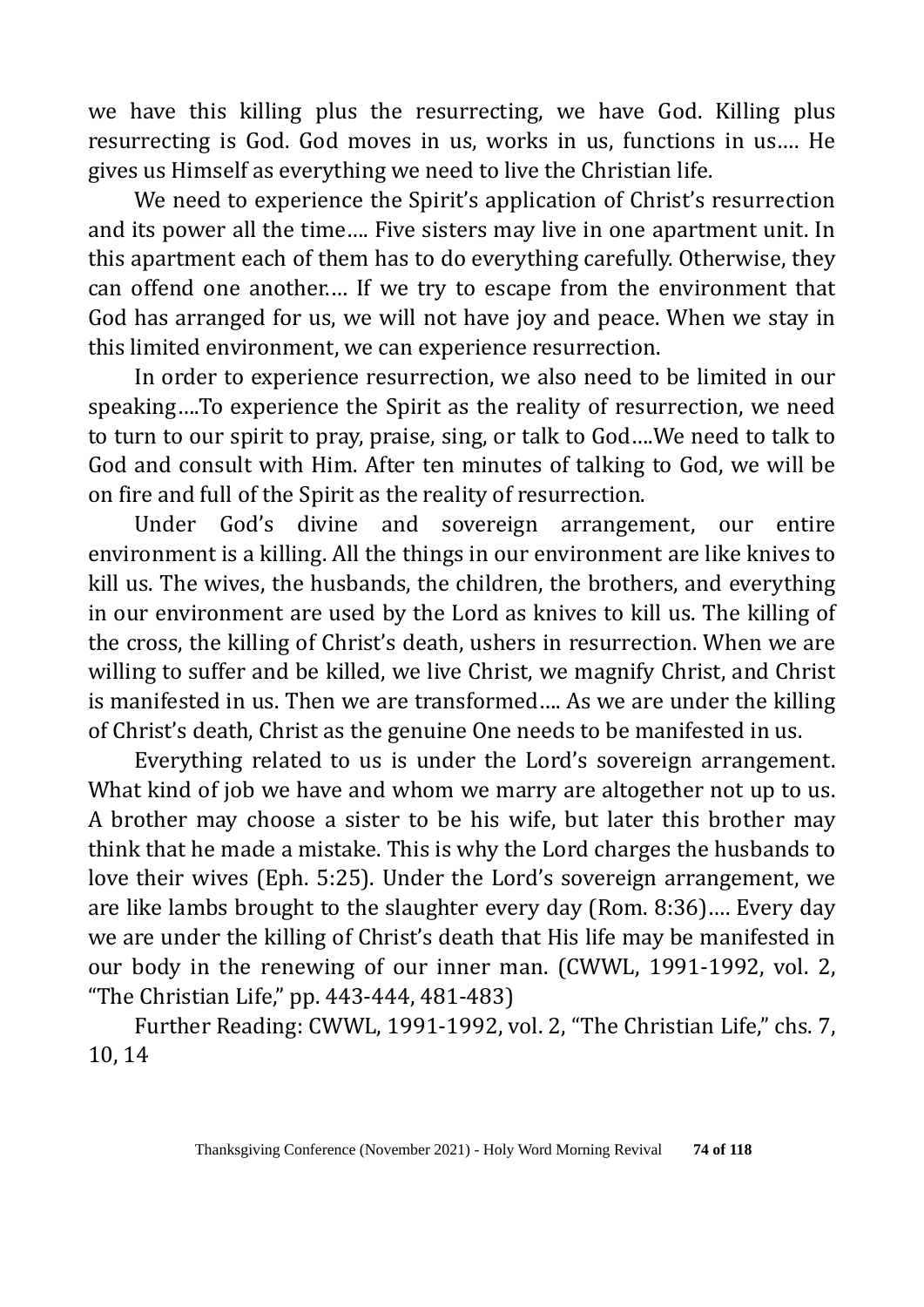### **Morning Nourishment**

- John 5:19 …The Son can do nothing from Himself except what He sees the Father doing, for whatever that One does, these things the Son also does in like manner.
- Phil. 3:10 To know Him and the power of His resurrection and the fellowship of His sufferings, being conformed to His death.

The One who created Adam came to be a man and lived a human life in resurrection. He denied His natural humanity. He never did anything out of Himself (John 5:19,30)….We also should not do anything in our natural life but in Christ's resurrection life. Jesus was living and walking on this earth in His flesh, but He rejected this flesh. He rejected His natural life.

Some people are charming, attractive, and cherishing in their natural humanity by birth….Those who are charming in their natural humanity, however, are not real….When you get close to a charming man, you will find out that he actually is not that charming….To cherish people in our natural humanity is not genuine. This is why we must cherish people in the humanity of Jesus. The Lord's charming and cherishing are not natural but are by His resurrection life in humanity. (CWWL, 1994-1997, vol. 5, "The Vital Groups," pp. 142-143)

#### **Today's Reading**

Jesus was in resurrection before He was resurrected. He was a person living a human life in resurrection, not by Himself but by another source, that is, His Father. Thus, He could say that when He spoke, that was the Father working within Him (John 14:10). He was one with the Father. If we live such a life today, a life in humanity by resurrection, everyone will realize that there is something different about us. We will be sweet, charming, and attractive, without deception or hypocrisy. When we visit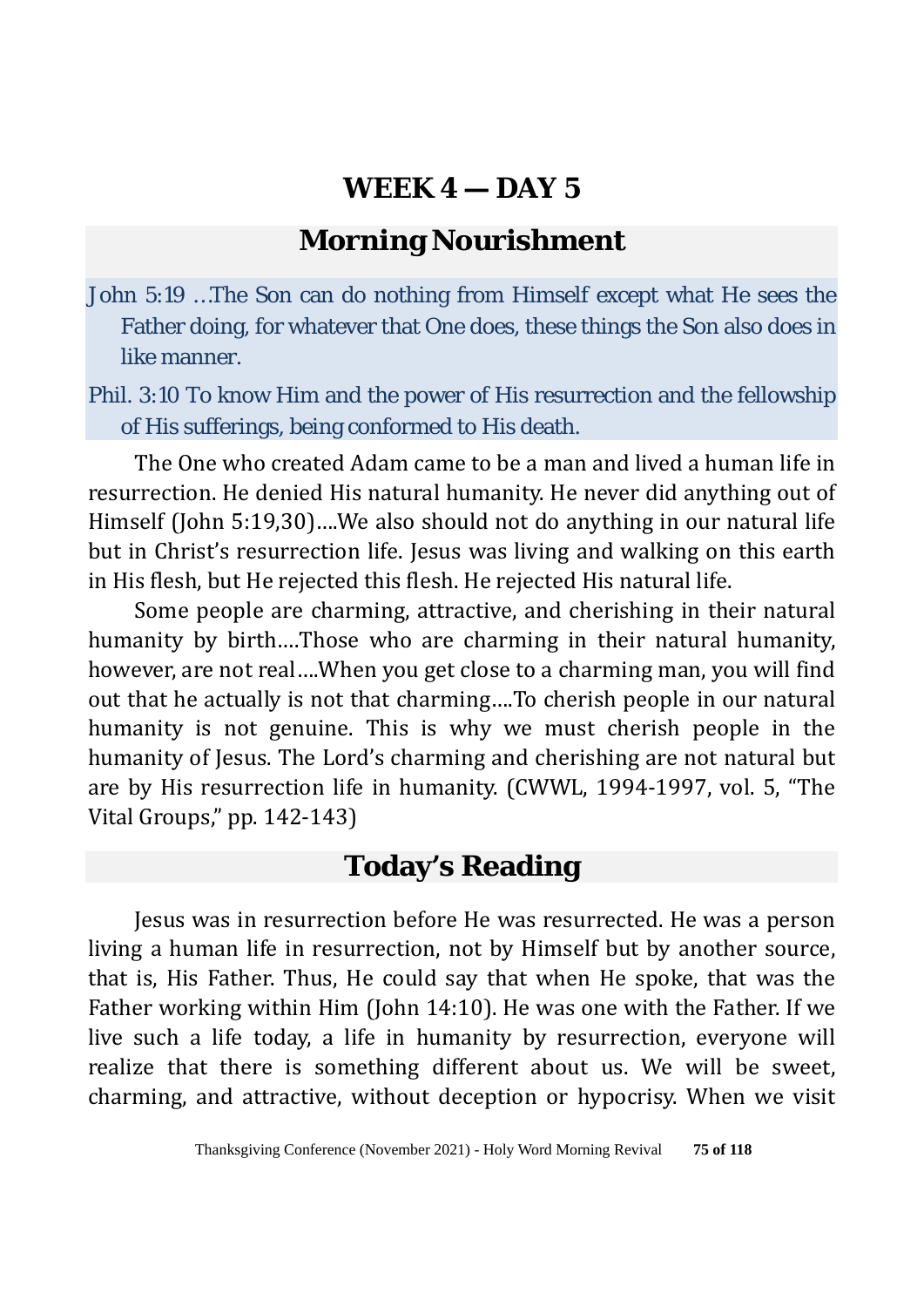people, we must have the Lord's presence. His presence is the charming factor, and that presence comes from the cross plus resurrection. We must be a person on the cross and in resurrection. Then we will have the real presence of the Triune God with us, and that presence is resurrection.

[The Lord Jesus] was a Jew, who no doubt bore a Jewish countenance. He had Jewish blood and Jewish flesh with the human life and nature. But He lived by another life in His human life. This other life is the divine life. Because He lived the divine life in His human life, His human life became mystical, a mystery. Out from His human life came something divine.

Whatever the Lord did on earth in those three and a half years was a sign, signifying something (John 2:11, footnote 2). Every miracle was a sign. The Lord's feeding of the five thousand with five loaves and two fish was a miracle. The disciples must have been excited when they saw such a great thing, but afterward the Lord directed them to pick up all the fragments that were left over. That was also a sign (Matt. 14:20, footnote). The Lord was divine and mystical.

In John 8 a sinful woman was brought to the Lord. Eventually, He said to her, "Has no one condemned you?" (v. 10). "She said, No one, Lord. And Jesus said, Neither do I condemn you; go, and from now on sin no more" (v. 11)….The Lord Jesus was God expressed, yet He would not condemn a sinner…. He was a divine and mystical person living in the divine and mystical realm, doing everything in a divine and mystical way. We should be such persons….Those around us should have the feeling that there is something extraordinary about us. This extraordinary thing is divine and mystical. We all need to be discipled by the Lord to be divine and mystical persons. The followers of Christ were discipled through Christ's human living on the earth, as the model of a God-man—living God by denying Himself in humanity (John 5:19, 30), revolutionizing their concept concerning man (Phil. 3:10; 1:21a). (CWWL, 1994-1997, vol. 5, "The Vital Groups," pp. 145-146, 74-76)

Further Reading: CWWL, 1994-1997, vol. 5, "The Vital Groups," chs. 2, 10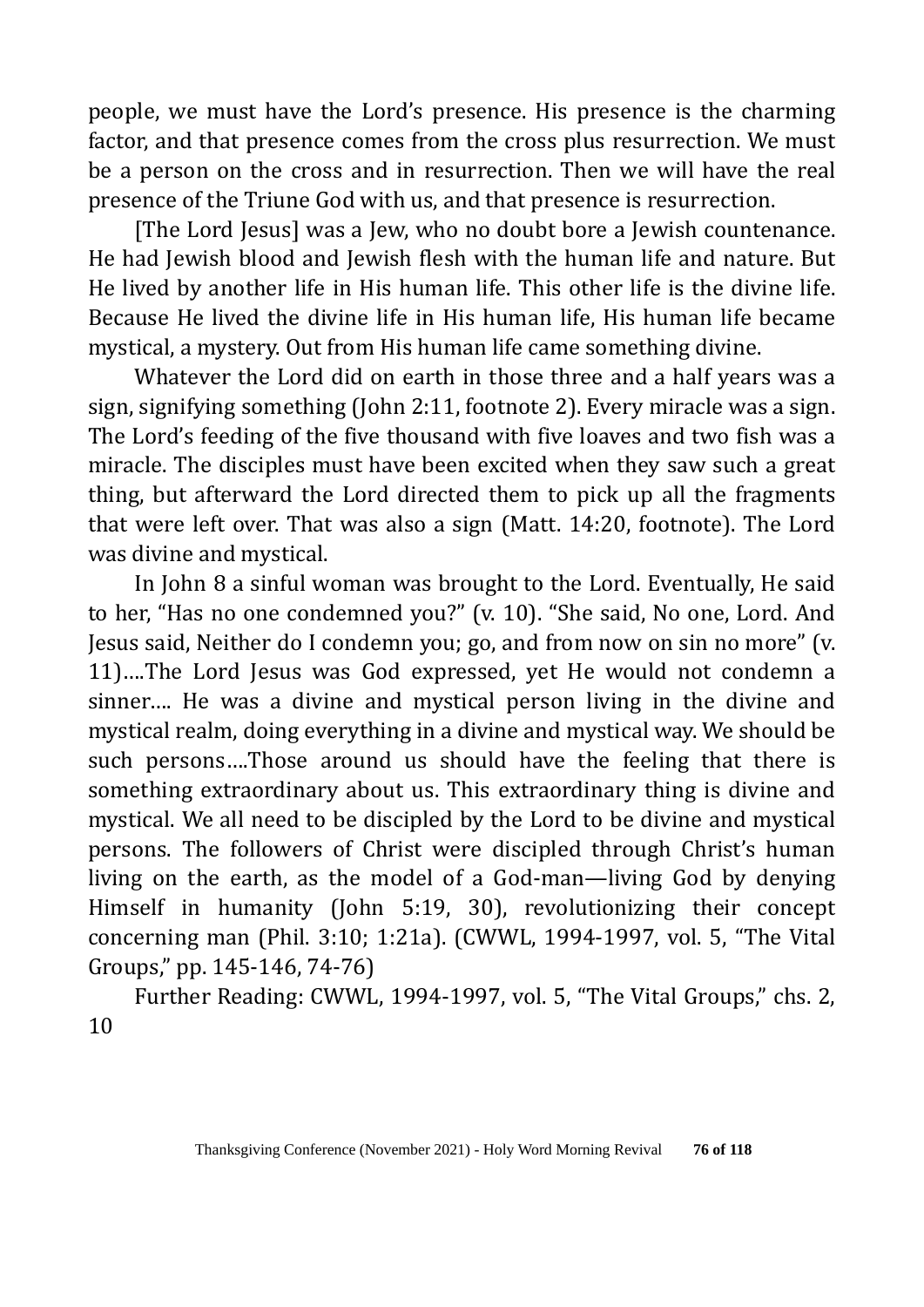# **Morning Nourishment**

- 2 Cor. 1:8-9 …We were excessively burdened, beyond our power, so that we despaired even of living. Indeed we ourselves had the response of death in ourselves, that we should not base our confidence on ourselves but on God, who raises the dead.
- Matt. 19:26 And looking upon them, Jesus said to them, With men this is impossible, but with God all things are possible.

God commanded the twelve leaders to take twelve rods according to the twelve tribes of Israel, and put them in the Tent of Meeting before the Ark. Then He said, "And the rod of the man whom I choose shall bud" (Num. 17:5)…. All twelve rods were leafless, rootless, dry, and dead. Whichever one budded was the one that was chosen by God. Here we see that resurrection is the basis of God's selection. It is also the basis of authority. (CWWN, vol. 47, "Authority and Submission," p. 243)

# **Today's Reading**

Resurrection is everything that is not out of our natural life, not out of ourselves, and not based on our ability. Resurrection speaks of the things that are beyond us, which we cannot do in ourselves. Any rod can be engraved with flowers or painted with colors, but no one can make it bud….This is God's work. No woman in the world has ever given birth after her womb has been closed, but Sarah bore Isaac (Rom. 4:19). This was God's doing. Hence, Sarah typifies resurrection…. Resurrection means that one cannot do anything by himself, that he can only do it through God…. Resurrection means that one ignores what he is and trusts only in what God is.

God returned all the eleven rods to the leaders, but kept Aaron's rod inside the Ark as an eternal memorial. This means that resurrection is an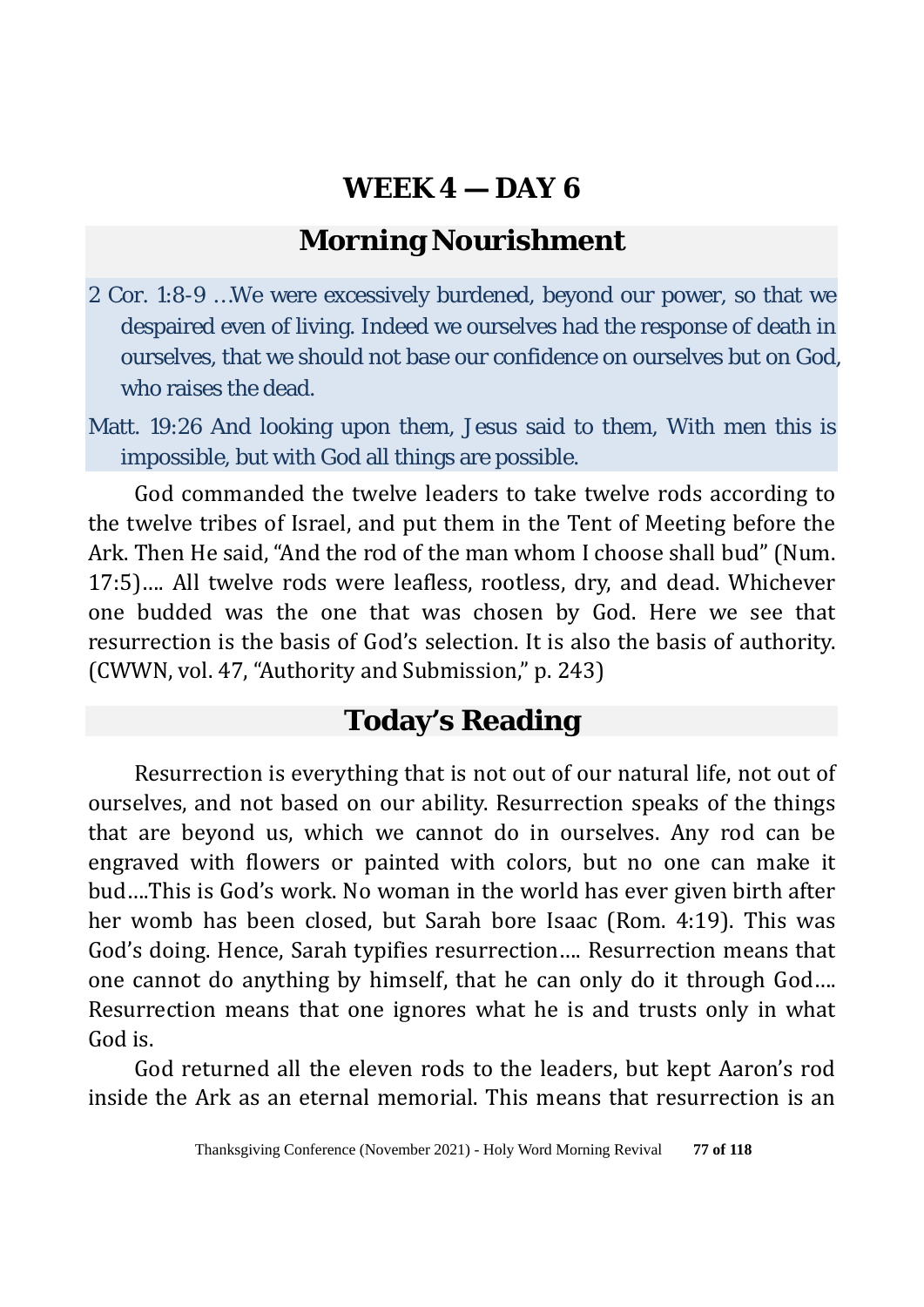eternal principle in our service to God…. All services to the Lord must pass through death and resurrection before they will be acceptable to God. Resurrection means that everything is of God and not of us. It means that God alone is able and that we are not able. Resurrection means that everything is done by God, not by ourselves…. No one should be mistaken to think that he can do anything by himself. If a man continues to think that he is able, that he can do something, and that he is useful, he does not know resurrection…. All those who know resurrection have given up hope in themselves; they know that they cannot make it. As long as the natural strength remains, the power of resurrection has no ground for manifestation….What we can do belongs to the natural realm, and what is impossible for us to do belongs to the realm of resurrection. (CWWN, vol. 47, "Authority and Submission," pp. 247-249)

To be a Christian is not merely difficult—it is impossible. Only the processed and consummated Triune God living in us as the all-inclusive Spirit can be a Christian. What the New Testament requires of us is too high….We praise the Lord that it is not we who need to fulfill the New Testament requirements but the Spirit in us who fulfills them. Instead of doing things in ourselves, we should simply enjoy His living and His working. Only the Spirit can be a Christian, and only the Spirit can be an overcomer. Remember, the Spirit is our God, our Father, our Lord, our Redeemer, our Savior, our Shepherd, and our life and life supply.

The Christian life is altogether the processed and consummated Triune God as the all-inclusive Spirit. In this Spirit we have the Father, the Son, and the Spirit. In this Spirit we are in the Father, the Son, and the Spirit (Matt. 28:19)….Our God is the processed and consummated Triune God, who is the consummated, all-inclusive Spirit as everything for our Christian life. When we have a need or a disability, we can remind Him of it. When we are facing a difficult situation, we can talk to Him about it. Then He, the One who lives in us, will come in to face the situation and to do whatever is needed. (Life-study of Job, pp. 109-110)

Further Reading: CWWN, vol. 47, "Authority and Submission," ch. 15; Life-study of Job, msg. 19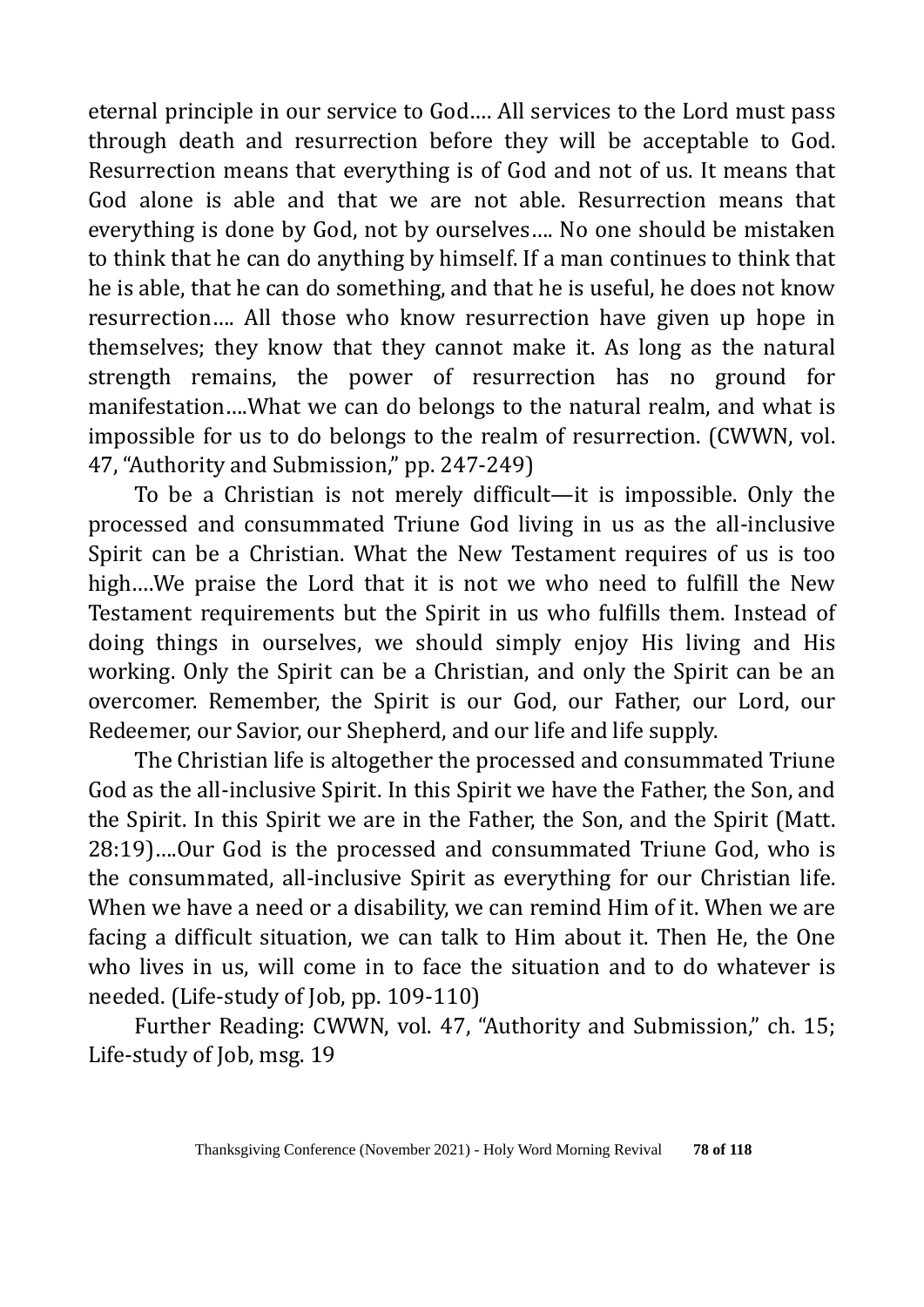# **‹‹ WEEK 4 — HYMN ››**

#### **Hymns, #539 O Lord, Thou art in me as life**

Experience of Christ — As the Available One

- 1 O Lord, Thou art in me as life And everything to me! Subjective and available, Thus I experience Thee. (Chorus) O Lord, Thou art the Spirit! How dear and near to me! How I admire Thy marvelous Availability!<br>2 To all my needs To all my needs both great and small Thou art the rich supply; So ready and sufficient too For me now to apply. 3 Thy sweet anointing with Thy might
- In weakness doth sustain; By Thy supply of energy My strength Thou dost maintain.
- 4 Thy law of life in heart and mind My conduct regulates; The wealth of Thy reality My being saturates.<br>5 O Thou art ever one
- 5 O Thou art ever one with me, Unrivaled unity! One spirit with me all the time For all eternity!